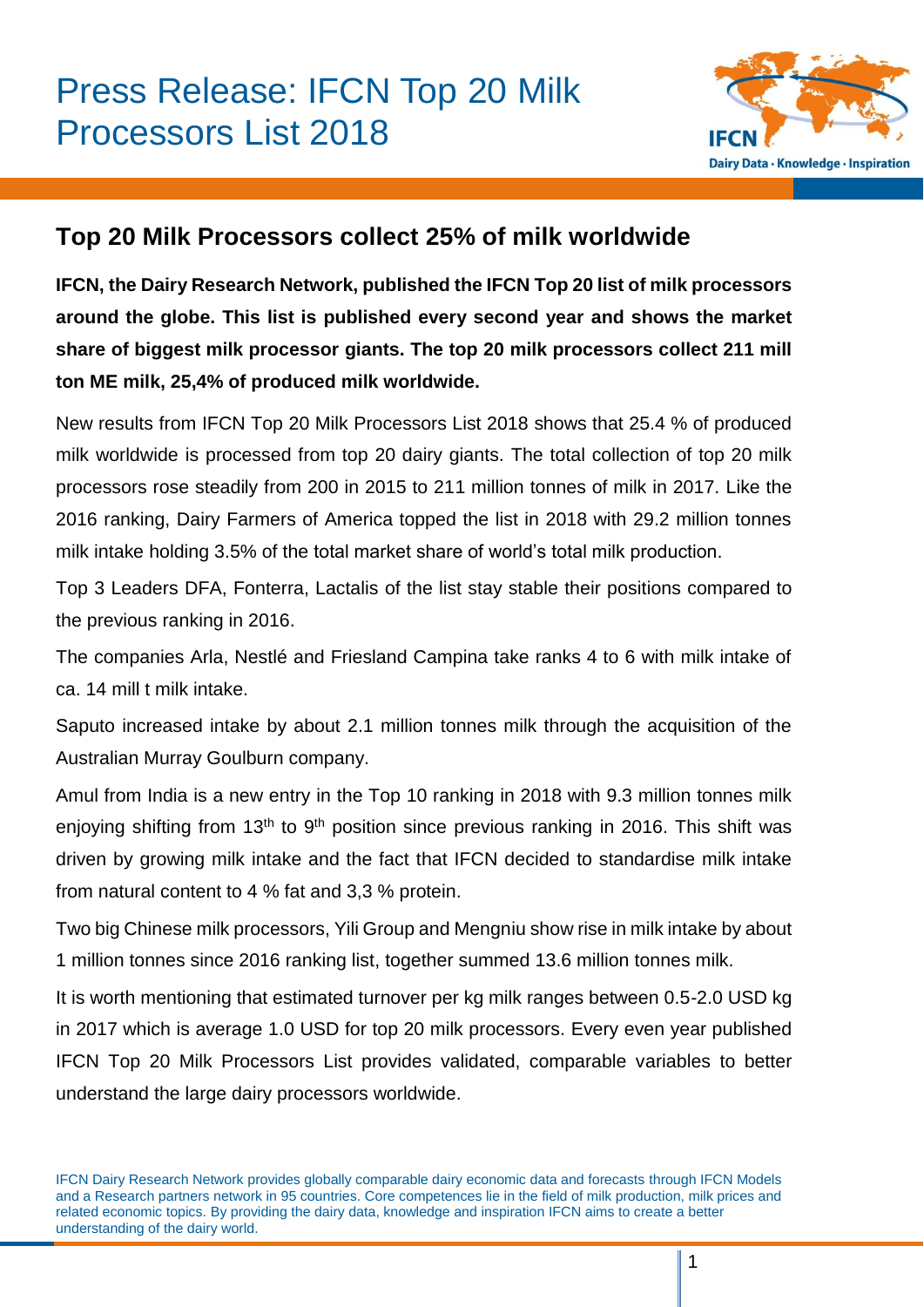# Press Release: IFCN Top 20 Milk Processors List 2018



#### **IFCN Top 20 Milk Processors by milk intake**



|                  |                                 |                                      |                                    |                                                     | Dairy Data - Knowledge - Inspiration             |
|------------------|---------------------------------|--------------------------------------|------------------------------------|-----------------------------------------------------|--------------------------------------------------|
| <b>Rank 2018</b> | Company name                    | Origin & main operation<br>countries | <b>Milk intake</b><br>in mill. tME | <b>Estimated</b><br>turnover per kg<br>milk, in USD | Market share in<br>% of world milk<br>production |
| $\mathbf{1}$     | <b>Dairy Farmers of America</b> | <b>USA</b>                           | 29,2                               | 0,5                                                 | 3,5%                                             |
| 2                | Fonterra                        | New Zealand/ others                  | 23,7                               | 0,6                                                 | 2,8%                                             |
| 3                | <b>Groupe Lactalis</b>          | France/others                        | 19,6                               | 1,1                                                 | 2,4%                                             |
| 4                | Arla Foods                      | Denmark/Sweden/others                | 13,9                               | 0,8                                                 | 1,7%                                             |
| 5                | Nestlé                          | Switzerland/others                   | 13,7                               | 1,8                                                 | 1,6%                                             |
| 6                | FrieslandCampina                | Netherlands/others                   | $13.6*$                            | $1.0*$                                              | 1,6%                                             |
| $\overline{7}$   | Saputo (incl.MG)                | Canada/USA/others                    | $9.8*$                             | $1.1*$                                              | 1,2%                                             |
| 8                | Dean Foods                      | <b>USA</b>                           | 9,4                                | 0,8                                                 | 1,1%                                             |
| 9                | Amul (GCMMF)                    | India                                | 9,3                                | 0,7                                                 | 1,1%                                             |
| 10               | Danone                          | France/others                        | 8,6                                | 2,0                                                 | 1,0%                                             |
| 11               | <b>DMK</b>                      | Germany/Netherlands                  | $8.1*$                             | $0.9*$                                              | 1,0%                                             |
| 12               | California Dairies              | <b>USA</b>                           | 7,7                                | 0,5                                                 | 0,9%                                             |
| 13               | <b>Yili Group</b>               | China                                | $7.2*$                             | $1.4*$                                              | 0,9%                                             |
| 14               | Glanbia Group                   | Ireland/USA/others                   | 6,5                                | 0,6                                                 | 0,8%                                             |
| 15               | Mengniu                         | China                                | 6,4                                | 1,4                                                 | 0.8%                                             |
| 16               | Agropur                         | Canada/USA                           | 6,3                                | 0,8                                                 | 0,8%                                             |
| 17               | <b>Groupe Sodiaal</b>           | France                               | 4,9                                | 1,2                                                 | 0.6%                                             |
| 18               | Müller                          | Germany/UK/others                    | $4.6*$                             | $1.1*$                                              | 0.6%                                             |
| 19               | <b>Schreiber Foods</b>          | <b>USA</b>                           | $4.5*$                             | $1.1*$                                              | 0,5%                                             |
| 20               | Bongrain/Savencia               | France/others                        | 4,1                                | 1,3                                                 | 0,5%                                             |
| Sum of Top 20    |                                 |                                      | 211                                | 1,0                                                 | 25,4%                                            |

**Source**: IFCN data collection, analysis and estimates (feedback to improve our estimations is alw ays very w elcome). Data represents in most cases the year 2017. \* = IFCN estimation.

**Explanation of variables: 1. Milk intake** represents milk volume collected and dairy commodity purchases (in milk equivalent) for the main company and its subsidiaries. Milk intake figures in mill tons. In some cases recalculated from litre (1litre = 1.033 kg). In the milk intake a double counting is possible once a processor sources milk from a collecting cooperative (e.g. DFA) or is sourcing milk in form of dairy products. This means that the total milk volume of the top 20 processors can be \* = IFCN estimation.<br>**Explanation of variables: 1. Milk intake** represents milk volume collected and dairy commodity purchases (in milk equivalent) for the main company and its<br>subsidiaries. Mik intake figures in mill tons **Explanation of variables: 1. Milk intake** represents milk volume collected and dairy commodity purchases (in milk equivalent) for the main company and its subsidiaries. Milk intake figures in mill tons. In some cases reca expainance of such a subsidiaries. Mik intake figures in mill tons. In some cases recalculated from litre (1litre = 1.0<br>sources milk from a collecting cooperative (e.g. DFA) or is sourcing milk in form of dairy prodoverest

IFCN Dairy Research Network provides globally comparable dairy economic data and forecasts through IFCN Models and a Research partners network in 95 countries. Core competences lie in the field of milk production, milk prices and related economic topics. By providing the dairy data, knowledge and inspiration IFCN aims to create a better understanding of the dairy world.